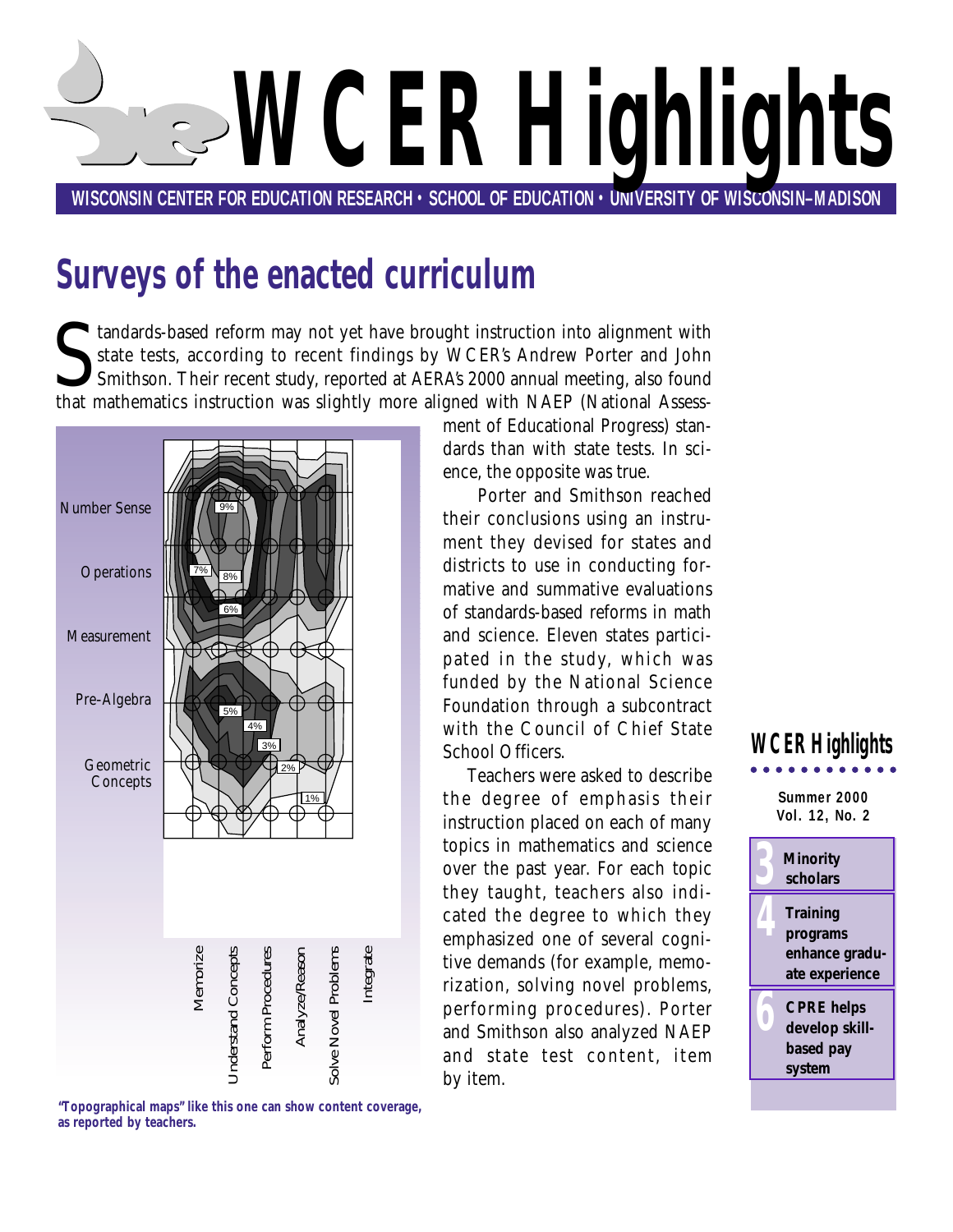#### <span id="page-1-0"></span>**From the Director**

### **Supporting graduate students**

This issue of *Highlights* covers a variety of topics relating to improved education from the primary grades through graduate school.

The WCER-School of Education Research Training Program, for example, strengthens and supplements the training that graduate students ordinarily experience through their



departments. The program benefits graduate students in the School of Education for whom research is a major element in their career plans.

WCER is proud of the support it offers graduate students. In a typical year, WCER supports more than 100 graduate students through project assistantships. These students work on a wide variety of education research and development projects, and they profit enormously from their work experiences. Typically, students publish jointly with their professors, and often they settle on their Ph.D. projects based on the work they are doing in WCER. Without WCER support, they wouldn't be able to be full-time graduate students; more importantly, they wouldn't have the internship/mentorship experiences that are perhaps the most valuable aspect of their doctoral training.

For more information about WCER research, please visit the WCER web site at *www.wcer.wisc.edu*.

Andy Porter



**Smithson**

The resulting data allowed comparison of the alignment of assessment to assessment (including state assessment alignment with NAEP), alignment of instruction to assessment, and alignment of instruction with instruction (state by state) at each grade level, for each subject. Alignment is described through an index that ranges from 1.0, perfect alignment, to 0.0, no alignment. The index also describes the extent to which relative emphases of each topic and cognitive demand on say, one test, matches the relative emphasis of the same content on another test (or instruction).

Two caveats are necessary before considering these results, Smithson says.

First, to the extent that a state test is not aligned to a state's content standards, one might not want instruction to be aligned to the state's test. Nevertheless, to the extent a state test is used in an accountability program, it may have an influence over instructional practice.

Second, these data are illustrative only. The samples of instruction in each state cannot be taken as representative of that state. The samples are neither random nor sufficient in size. The data are, however, a proof of concept of the approach to testing effects of standards-based reform on

instruction. And the results of the content analyses of the tests are definitive.

For each subject and grade level, state tests are more aligned with each other than they were with NAEP, although the differences are not large (e.g., .36 versus .31 for eighth-grade mathematics and .45 versus .35 for eighth-grade science).

Porter and Smithson found that instruction in one state is quite similar to instruction in another state. State average instruction-to-instruction alignment indicators ranged from .63 to .80. These high degrees of alignment suggest better sampling might have produced similar results. "However," said Porter, "one should not interpret this to indicate lack of variation in practice across teachers within a state. When individual teacher reports of content are compared within a state, or even within a school, the degree of alignment drops considerably."

In general, instruction in a state was no more aligned to that state's test than it was aligned to the tests of other states. Porter says this suggests that standards-based reform has not yet brought instruction into alignment with state tests.

Smithson and Porter used the data to construct "maps" of the content coverage of state assessments, NAEP assessments, and instructional practice as reported by teachers (see illustration, page 1). Practicing educators have found these topographical representations of content to provide a useful representation of content emphasis in instruction and on assessments. Content maps can be compared to get a picture of where there is alignment and where there is not alignment between, say, a state assessment and NAEP, or a state assessment and instruction in that state.

*[continued on page 8](#page-7-0)*

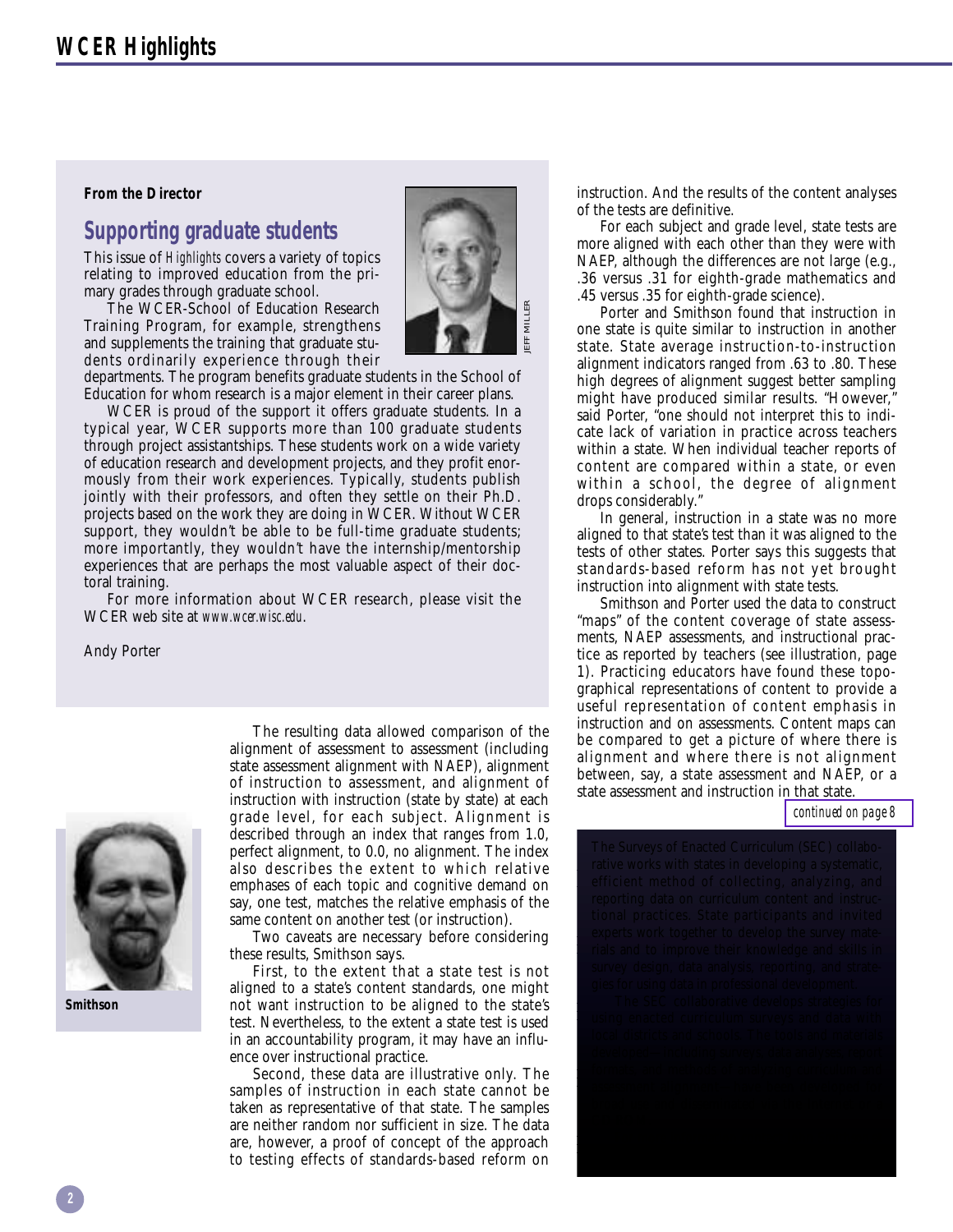### <span id="page-2-0"></span>**Lecture series presents minority scholars**

F<sub>of vi</sub> **Tor the past 11 years, the UW–Madison School** of Education and the Wisconsin Center for Education Research have cosponsored a series of visits and lectures by nationally known minority scholars. This program seeks to

- celebrate outstanding contributions of minority scholars in education,
- strengthen and build additional ties between faculty on the Madison campus and minority scholars throughout the nation, and
- extend the number of role models for minority students in education at both undergraduate and graduate levels.

WCER Director Andrew Porter, creator of the series, says, "The scholars have played an important role in the life of the School of Education and the Center. New collaborations with UW–Madison students and faculty have been stimulated. A few former scholars have even joined the UW–Madison faculty." The program is coordinated by Lois O'Brien Opalewski.

To date, the program has hosted 62 minority speakers, who represent a variety of fields, practitioners as well as scholars, junior and senior. A sampling of presentations over the course of the series:

*Howard Fuller*, Marquette University. While superintendent of Milwaukee Public Schools from 1991 to 1995, Fuller spearheaded the school district's strategy for change, including comprehensive curriculum reform, decentralized decision making, school facilities improvements, and support for fairness in funding for public education at the state level.

*Vivian Gadsden,* University of Pennsylvania. Gadsden examines the nature of persistence and consequences of intergenerational learning within families. She explores the issues of race, class, and gender within home, school, and social contexts. Recent projects have included a multigenerational study of 25 African American families, a parentchild Head Start project with African American and Puerto Rican families, and a project with adolescent and young adult mothers and fathers.

*Beatriz (Toni) Clewell*, The Urban Institute. What factors encourage or impede equal access to educational opportunity for members of racial/ethnic minority groups and women? Clewell is particularly interested in strategies that have been effective in increasing the diversity of the teaching pool. Another area of research interest has been the access of members of underrepresented racial/ethnic groups and women to science, mathematics, and engineering fields.

*Leo Tanguma,* University of Northern Colorado. A mural painter and native Tejano, Tanguma spoke on Chicano muralism and provided a slide show of his works, which are on display in Texas, Oregon, California, Colorado, and Wisconsin. He hopes to raise consciousness with his murals, calling them the "natural expression of people's desire for liberation and, hopefully, they will stimulate some type of action."

*Carol D. Lee,* Northwestern University. Lee studies the knowledge that African American underachieving adolescents construct in their home and community experiences—knowledge that may be used to apprentice these students in uses of high academic literacy. Specifically, she looks at genres of talk in African American English vernacular as tools for cognitive mediation, helping speakers of this language variety to develop mental models of processes involved in literary interpretation..

*Theodore Lewis,* University of Minnesota. Lewis studies technology education, vocational education, and human resource development. His recent work has focused on the impact of technology on work and jobs. He has written about the epistemological problems that confront the practical subjects that seek disciplinary status.

*Manuel Ramirez III*, University of Texas at Austin. Ramirez's research on cross-cultural psychology focuses on multicultural psychotherapy, on the relationship of acculturation to mental health and family dynamics, and on the relationship of multicultural orientations to life and cognitive flexibility to success in university environments.

*Violet J. Harris,* University of Illinois at Urbana-Champaign. Harris's research focuses on literacy and language acquisition and development; historic development of literacy among Blacks and literacy materials created specifically for Blacks; literature for children and youth, particularly that labeled multicultural; reader response; and analyses of the publishing industry.

*Kenji Hakuta,* Stanford University. Hakuta's research is in the areas of psycholinguistics, bilingualism, language shift, and the acquisition of English in immigrant students. He spoke on the educational rights of language minority students.

*Kris D. Gutierrez,* University of California, Los Angeles. In her talk, "Rethinking Diversity: Literacy in the 21st Century," Gutierrez spoke about the literacy practices of urban schools. She is concerned with the social and cognitive consequences of literacy practices in formal and nonformal learning contexts.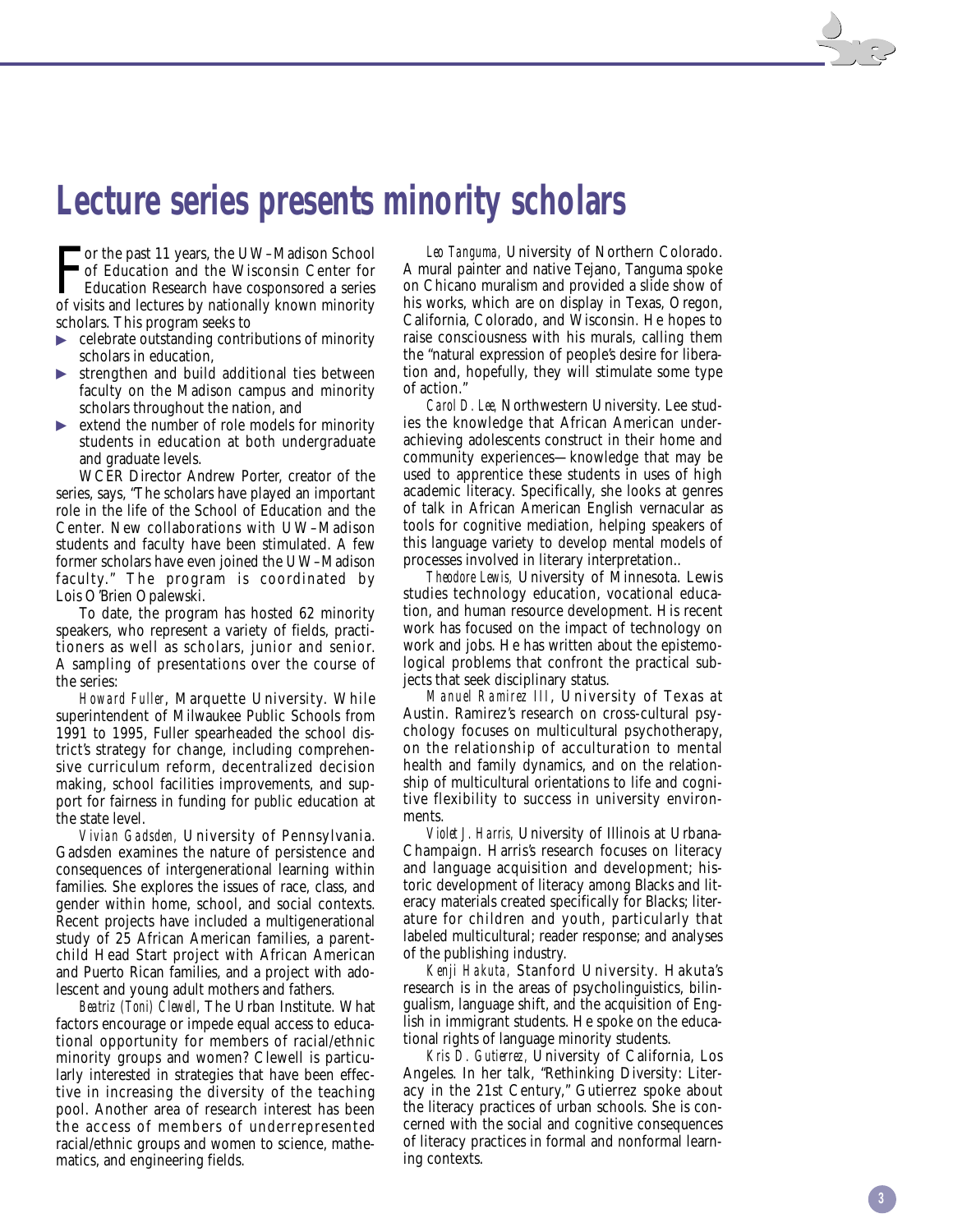## <span id="page-3-0"></span>**Training programs enhance graduate experience**

Graduate students at UW–Madison have<br>access to numerous programs that enrich<br>their experience and provide support. The<br>Research Training Program (RTP) strengthens and access to numerous programs that enrich their experience and provide support. The Research Training Program (RTP) strengthens and supplements the training that graduate students ordinarily experience through their departments. The program benefits graduate students in the School of Education for whom research is a major element in their career plans.

"My experiences to date have been rigorous and enriching," says Adrienne Dixson, a graduate student in her second year of the Research Training Program. "I'm pleased to have a community of colleagues with whom I can share my work and know that I will receive critical, yet necessary, feedback to further develop my research."

A grant from the Spencer Foundation to the UW–Madison School of Education funds three new fellows in the program each year. The Graduate School adds funds for two Advanced Opportunity Fellowships, for a total of five new fellows in the program each year. Students enter the program in their second or third year of study.



"We make Spencer Foundation funds go further by leveraging them with other funds from within the University," says program director, Professor Emerita Elizabeth Fennema. "The Graduate School offers two fellowships designated for racial minority or economically disadvantaged students that match three fellowships from Spencer funds. The departments that nominate students for these five fellowships guarantee the students two additional years of support. Because of these arrangements, we're able to offer five four-year packages of support."

**Fennema**

Prior to this year the program was directed by Professor Mary Metz. School of Education Dean Charles Read and WCER Director Andrew Porter have provided program leadership.

RTP students

- get early guidance from a broad committee, not just a single advisor;
- write annual plans and assessment of their progress, together with those committees;
- participate in a seminar that examines the critical elements of good research across departments and research approaches;
- receive systematic training in both theory and methods, including methods in a different genre from the one they plan to use;
- work with faculty on research projects; and
- produce sole- or lead-authored research of their own before the dissertation.

WCER has a special relationship with the RTP. WCER Director Andrew Porter helped design the program and continues to help administer it.



WCER provides offices and computers to funded fellows. Porter also has taught a special proseminar many times, and he designed and has taught a one-credit course in which students present and critique their own research. Most recently Porter cotaught the course with Dean Read. All of the teachers of the Spencer seminars have been, or are currently, WCER researchers.

Michael Ford is an

RTP fellow. "More than anything else," he says, "this program has provided support and resources for me to develop a research agenda. In addition to the financial support that has freed me to develop my own ideas, the program has provided some valuable experiences that I otherwise wouldn't have received." He calls the RTP seminar "a great opportunity to learn about the diversity of research being conducted in education. The diversity of the

participants is an ideal context for bringing into focus research issues and challenges common across all traditions. My exposure to the way these issues emerge in different traditions, I think, has become a resource to help me be more critical toward my own work."

The dissertations written by Fellows cover a broad range of topics, including African-American school reform movements in Milwau-



**Latham**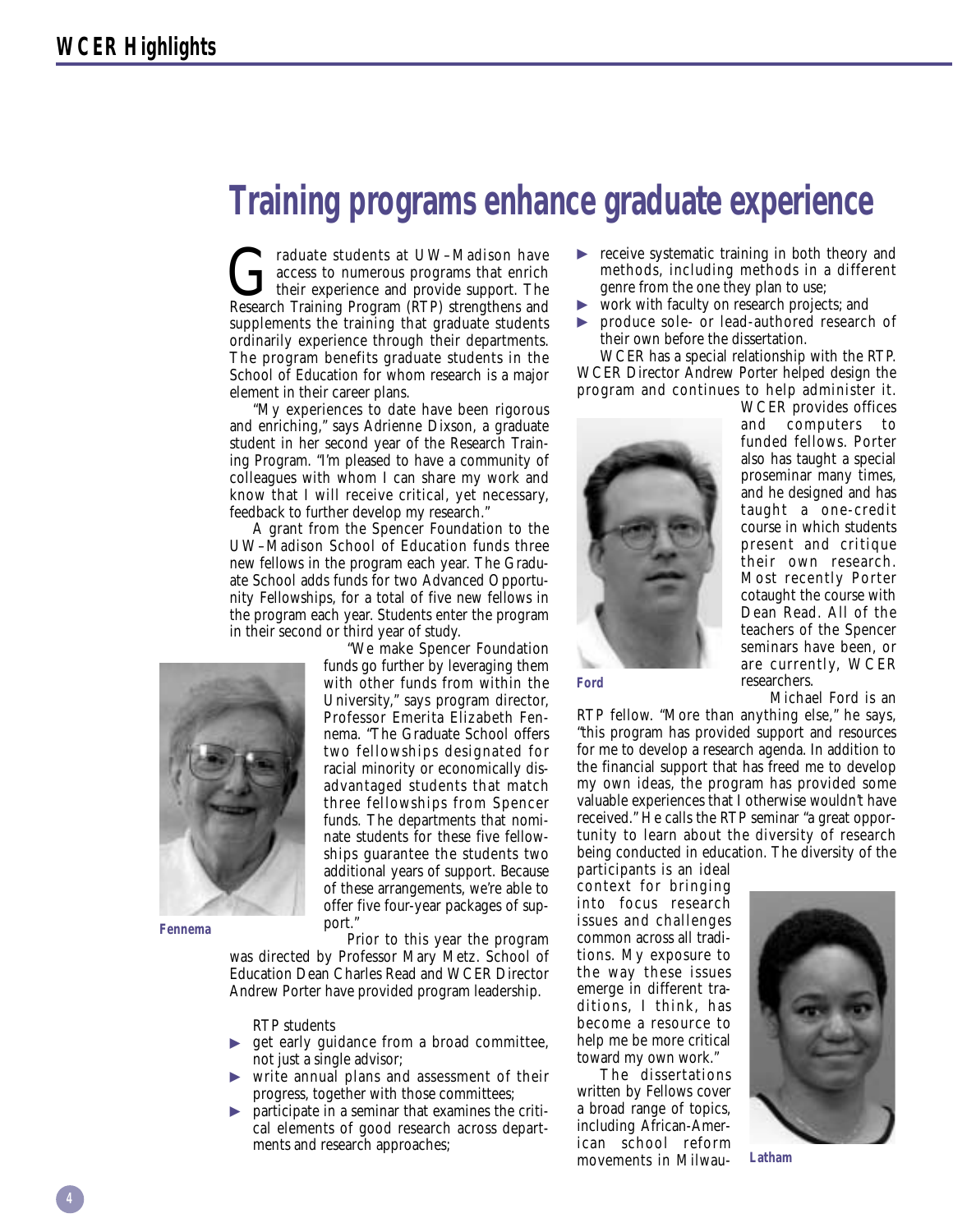

**Read**

1990s; day care and wage-earning mothers in the U.S., 1890–1920; school uniforms in a comparative perspective; electronic networks in the classroom; and higher education for women in the U.S., 1780–1840.

kee from *Brown* to the

The program is becoming well known and well regarded: There was an increased pool of unusually strong applicants (23) for the pro-

gram year 2000–01. Every year many more students qualify for the program than can be funded. So each cohort of students admitted to the program includes both funded and unfunded students. The terms of program participation are the same for all students.

At least twenty-five faculty members are engaged in the program each year, as committee members, seminar instructors, and attendees at the meetings and conferences supported by the Spencer Foundation that bring together representatives of universities with similar grants to support doctoral education for students planning careers in research.

"With office space and hands-on research experience, WCER has made it possible for our students to get into the research enterprise meaningfully and early, getting to know a variety of scholars and approaches in the process," says Dean Read. "Attentive mentoring with encouragement for the student to learn about research outside his/her major professor's lab is a central theme of our RTP, and WCER makes it possible for us to do that, with a breadth that other leading education schools cannot match."

The program is designed not only to benefit its students, but to serve as a model of best practice for departments across the school, Metz says. It is already doing so by example. When the program conflicts with established departmental practices, it stimulates thought, discussion, and action about those practices.

For more information about the RTP, contact Elizabeth Fennema at efennema@facstaff.wisc.edu.

#### **A Spencer mentor**

Adam Gamoran is a professor of sociology and educational policy studies at UW–Madison. For the past 10 years or so he has led informal weekly meetings for a group of graduate students primarily in sociology and education policy studies, but also

from educational administration, curriculum and instruction, political science, and economics. The meeting series is an opportunity for cross-disciplinary intellectual exchange.

At the meetings, participants engage in four kinds of activities:

- - Members of the group present their work-inprogress to each other and receive comments.
- - Speakers from on campus or off campus are brought in to discuss their work.
- - Participants discuss recent publications on "hot" topics, for example, a study of the gap in test scores between Black and white students.
- -Sometimes students meet for informal chat.

Gamoran recently received a Spencer Mentor award of \$50,000 to use at his discretion for training graduate students. "Broadly speaking ,I'm using

these funds to try to make UW–Madison the best place in the U.S. for students to study the sociology of education," Gamoran says. "My goals are to enhance the training experiences graduate students receive here and to recruit new students in the sociology of education."

Gamoran's Spencer funds enhance this group, for example, by funding visits by guest speakers. Last semester's theme was the topic of multilevel modeling. Gamoran presented introductory material, students presented their own material, and an outside expert, the University of Michigan's Steve Raudenbush was brought in for a

one-day workshop. Gamoran recalls the day as "a wonderful team-building experience as well as being intellectually enriching.

The funds also helped ten graduate students attend an annual conference in the Sociology of Education at Notre Dame University and has supported students who have presented papers at various conferences. This year the funds will support a graduate student trainee in the sociology of education.

*The Spencer Foundation is a private foundation that grants funds to support research that contributes to the understanding of education and improvement of its practice.*

*Through its Fellowship Programs, the Spencer Foundation supports scholars engaged in educational research at different stages of their professional lives.*



**Gamoran**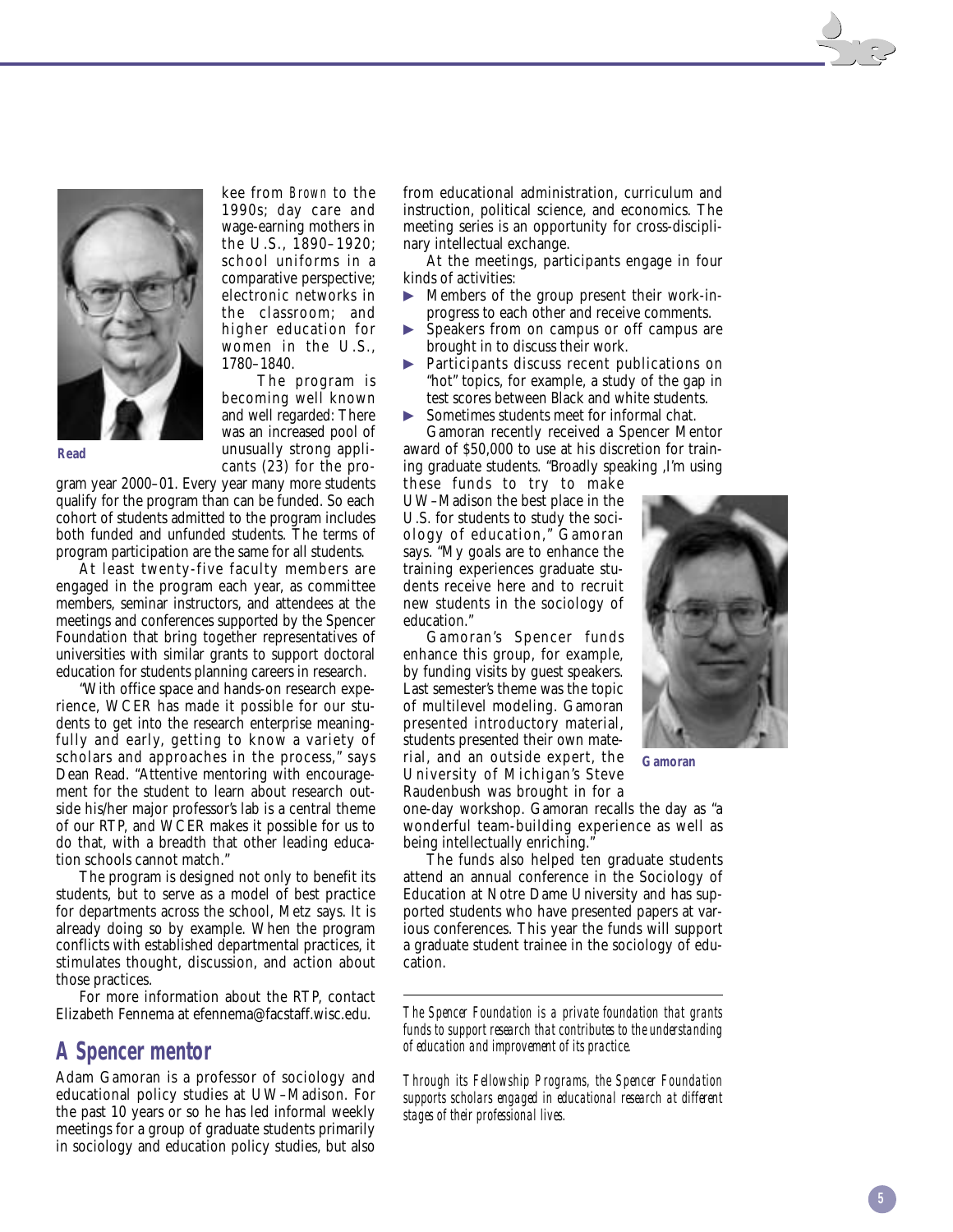

**Odden**

## <span id="page-5-0"></span>**CPRE helps develop skill-based pay system**

**W**ith assistance from staff of WCER's Con-<br>
(CPRE), Cincinnati Public Schools has<br>
developed a knowledge, and skill-based pay syssortium for Policy Research in Education developed a knowledge- and skill-based pay system for teachers, coupled with a knowledge- and skill-based evaluation system. The plan must first be approved this fall by a majority of members of the Cincinnati Federation of Teachers.

Teachers will be evaluated for their planning and preparation for class, success at creating an environment for learning, their teaching ability, and their professionalism. Each of these domains includes several standards, which describe specific skills or responsibilities that fall under that domain. Further, several components are included for each standard, which then form the basis for a four-level rubric for each standard (unsatisfactory, basic, proficient, and distinguished). UW–Madison Education Professor Allan Odden helped design the system.

The new pay system would label beginning teacher as "apprentices" and give them opportunities to progress to higher levels. They would advance at their own pace by meeting goals outlined by the district and by passing comprehensive assessments. Pay would be increased accordingly. Teachers would complete self-assessments and prepare portfolios of their work. Although this system evaluates teachers more frequently, it does so in a context of standards that teachers had a major role in developing.

Funding for this work was provided by grants from the Pew Charitable Trusts, the Carnegie Corporation of New York, and the U.S. Department of Education.

Odden says, "The underlying principle in this approach is that various performance levels are based more on defined knowledge and skill levels than on the traditional degrees and credits. In addition, this system could easily set a performance standard higher than that of the local licensing entity."

"Teachers who distinguish themselves will be able to rise higher, faster," said Assistant Superintendent Kathleen Ware. "For those teachers, it is a great reward. For others, it is a great motivator."

The Cincinnati school board agreed to the plan this spring. The five-tiered system of career levels aligns with 16 new teaching standards, indepth assessments, and professional development. Rick Beck, the new president of the Cincinnati Federation of Teachers, added, "The new compensation structure, together with the proposed teaching standards, performance reviews of teachers, and focused professional development, are all directed to improve instructional practice in the district."

In designing this plan Odden facilitated the work of the district committees at several daylong meetings. Odden and other CPRE Teacher Compensation staff had provided similar assistance to the district and Cincinnati Federation of Teachers in designing their School Incentive Award Program. This experience enhanced the quality of facilitation provided because Odden knew the district's overall context as well as the specifics of the strategic plan.

The plan would be phased in over five years. Teachers demonstrating proficiency in professional development courses sponsored by the district would receive one-time bonuses of \$1,000. Teachers with dual licenses in academic and content areas, special education degrees, or certification by the National Board for Professional Teaching Standards would be able to add \$1,250 to their base salaries.

In some cases, the new evaluation system could result in pay cuts or even job losses for teachers who do not meet standards set by the district. But any teacher with 22 or more years of experience would be protected from possible demotion or pay cuts.

For more information, visit WCER's CPRE web site at *www.wcer.wisc.edu/CPRE*.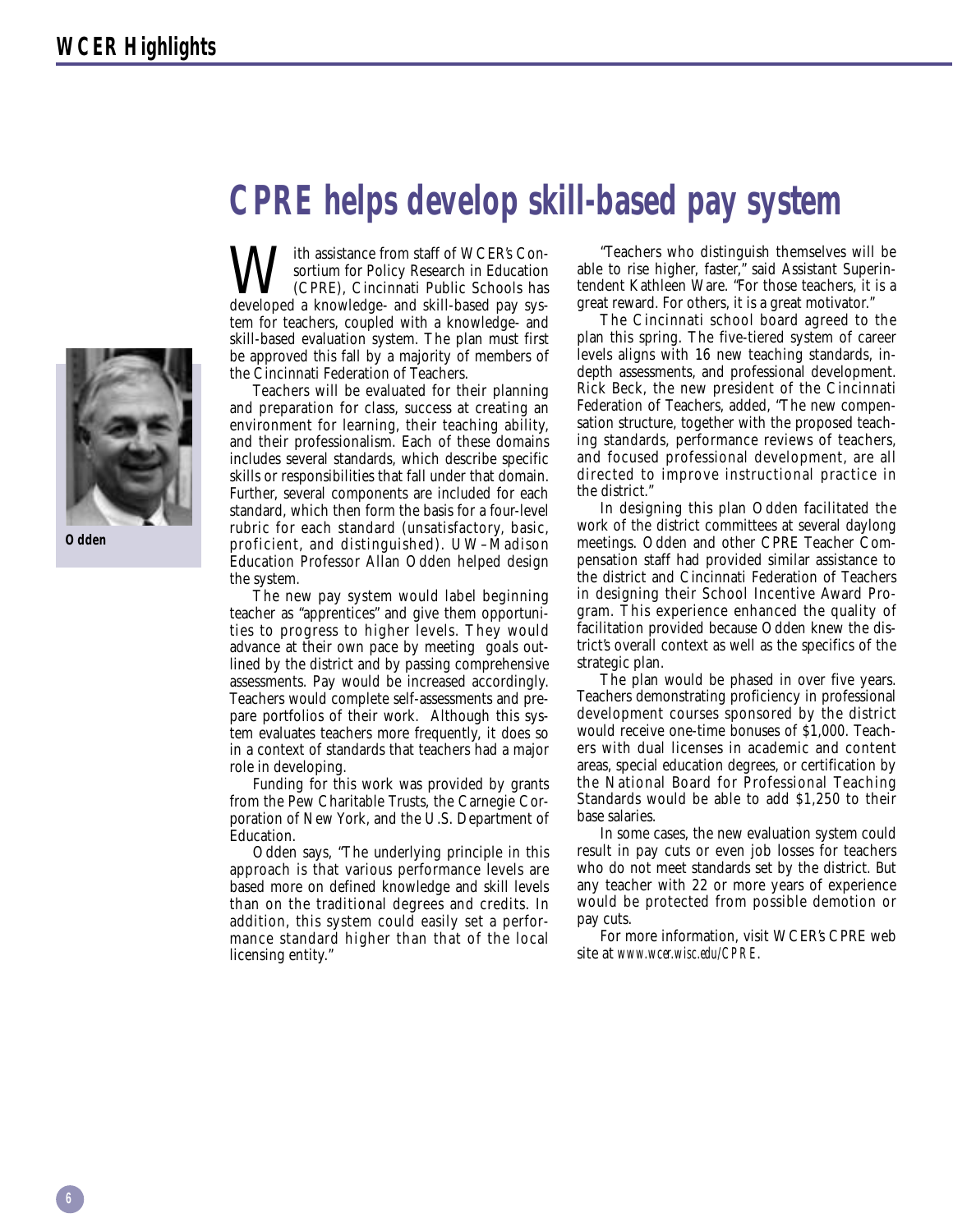# **Teaching children equations**

**P**art of the job of teaching mathematics to children is uncovering and correcting misinformation they bring with them to the classdren is uncovering and correcting misinformation they bring with them to the classroom. In research funded by the Office of Educational Research and Improvement, U.S. Department of Education, WCER researcher Tom Carpenter found that some children develop concepts about equations and the "equals" sign earlier than was supposed.

Kindergarten teacher Mary Jo Yttri gave her students the problem  $4 + 5 = x + 6$ . To her surprise, every one of the children thought that the answer should be 9.

Intrigued, Yttri then used plastic cubes to model this equation with the children. To illustrate the problem, they made a stack of four cubes, then a stack of five cubes. In another space, they made stacks of nine and six cubes. Yttri asked the children if each arrangement had the same number of cubes. The children knew that the groupings did not have the same number of cubes and they were able to tell her which one had more. Several children were able to tell the teacher how they could make both groupings have the same number of cubes.

But even after doing this activity, the children still thought that the answer to the equation was 9. As other research has documented, children in the elementary grades generally think that the equals sign means that they should "carry out the calculation that precedes it" and that "the number after the equals sign is the answer to the calculation." Elementary school children generally do not see the equals sign as a symbol that expresses the relationship "is the same as."

Misconceptions about the meaning of the equals sign are not eliminated with one or two examples or a simple explanation, says Carpenter, who directs WCER's OERI-funded National Center for Improving Student Learning and Achievement in Mathematics and Science. "This incident also illustrates that children as young as kindergarten age may have an appropriate understanding of equality relations involving collections of objects, but have difficulty relating this understanding to symbolic representations involving the equals sign."

Teachers must make a concentrated effort over an extended period of time to establish appropriate notions of equality, says Carpenter. "Teachers should also be concerned about children's conceptions of equality as soon as symbols for representing number operations are introduced. Otherwise, misconceptions about equality can become more firmly entrenched."

The *Principles and Standards for School Mathematics* (National Council of Teachers of Mathematics, 2000) recommends that algebraic concepts be taught throughout the elementary years. The concept of equality is crucial to algebraic thinking, says Carpenter, and "it looks like we have to change the way we teach math in the early years if our students are to understand even such a foundational idea the way adults do."

#### **"Like a teeter-totter"**

Karen Falkner teaches a first- and second-grade class in a school district in the Midwest. Children typically stay in her class for two years. Her students have progressed in their understanding of equality over the past year-and-a-half.

When Faulkner initially asked students to solve the number sentence  $8 + 4 = x + 5$ , the students answered with "12." Some extended the sentence by adding "= 17." Most said that 12 was correct because "eight plus four equals twelve."

But some students objected. Lillie gave the most spirited explanation. "The equals sign means that it has to be even," she explained. "The amount has to be the same on each side of the equals sign. [Gesturing with her hands.] It is just like a teetertotter. It has to be level." The class wrestled with this problem for some time.

"As we reflect on our introduction of the notion of equality and the equals sign to this class and others," Carpenter says, "we continue to be amazed at the interest and excitement that the children bring to the discussions. Lillie uses her teeter-totter metaphor with the enthusiasm of a child ready to play on one." Another student, Skip, is genuinely outraged that anyone should fill in a blank so that an equation reads  $12 = 17$ .

These are not the bored comments of children looking forward to recess, but the excited contributions of children who are exploring a new world of thinking and communicating mathematically and who are enjoying the power of that new knowledge. These children are developing an understanding of equality as they learn about numbers and operations. This understanding will allow them to solve equations and will lay a firm foundation for later learning of algebra.

#### [For more information, visit

*www.wcer.wisc.edu/NCISLA*. This article originally appeared in different form in the journal *Teaching Children Mathematics,* December 1999*.*]



**Carpenter**